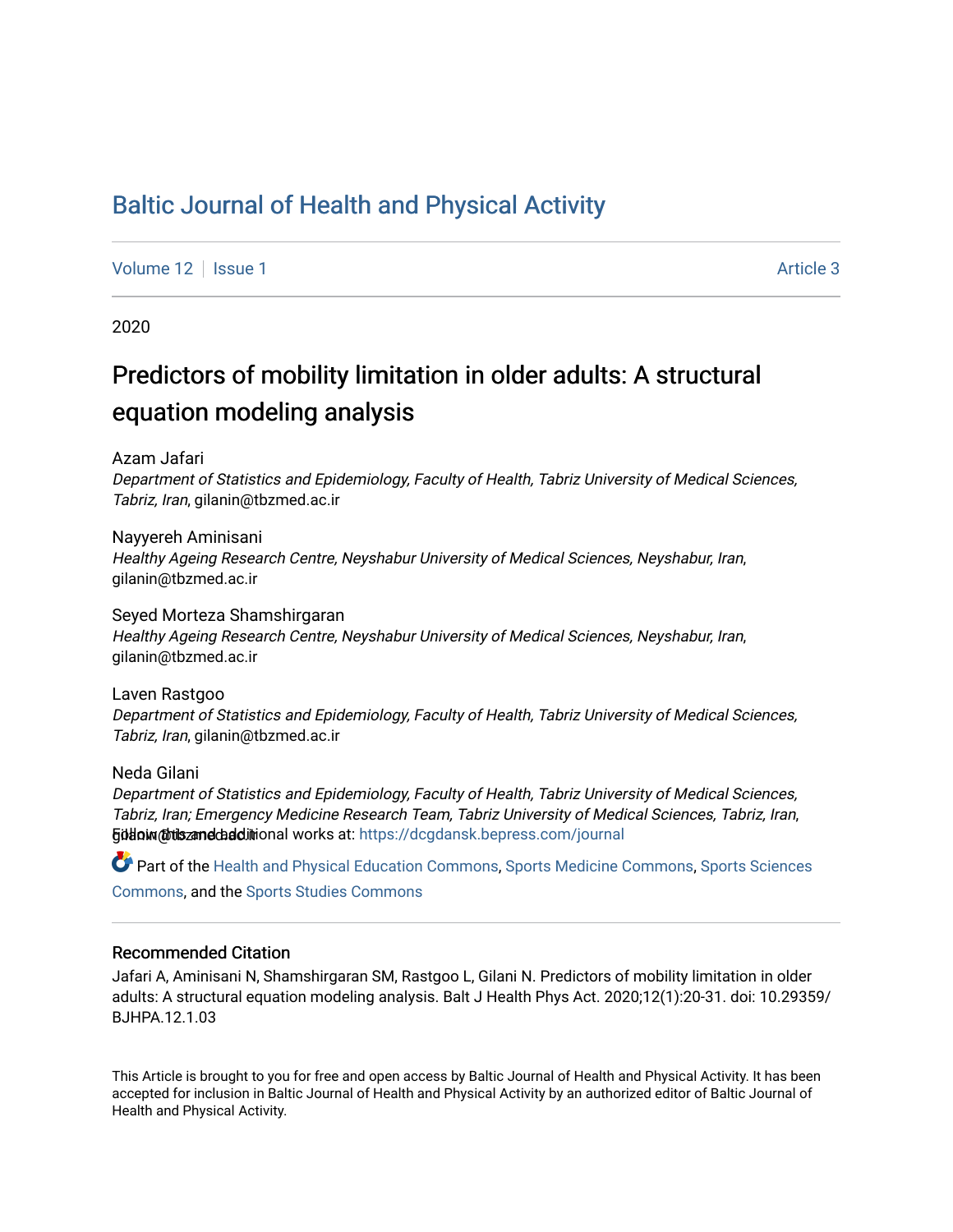# **Predictors of mobility limitation in older adults: A structural equation modeling analysis**

Seyed Morteza Shamshirgaran<sup>2 ABE</sup>, Laven Rastgoo<sup>1 BF</sup>, Neda Gilani<sup>1,3 ACDEF</sup>

#### **Authors' Contribution:**

- **A** Study Design
- **B** Data Collection
- **C** Statistical Analysis
- **D** Data Interpretation
- **E** Manuscript Preparation
- **F** Literature Search **G** Funds Collection
- <sup>1</sup> Department of Statistics and Epidemiology, Faculty of Health, Tabriz University of Medical Sciences, Tabriz, Iran.
- 2 Healthy Ageing Research Centre, Neyshabur University of Medical Sciences, Neyshabur, Iran.
- 3 Emergency Medicine Research Team, Tabriz University of Medical Sciences, Tabriz, Iran.

**Azam Jafari1 CDEF, Nayyereh Aminisani2 ABDEF,** 

#### **abstract**

**Background:** In this study, the factors related to the functional limitation were studied simultaneously using structural equation modeling.

**Material and methods:** 1201 people aged 50 years and older were selected for this study using a stratified random sampling method from health centers of Bukan city in the northwest of Iran, in 2017. Trained interviewers collected information on demographic characteristics, socio-economic status, physical activity, history of falling/ fear of falling, visual and hearing condition, associated illnesses, social support, cognition, depression, assessed functional limitation and mobility of study participants. The structural equation modeling was used to analyze the data.

> **Results:** The participants' mean age was 59.2 ±7.97 yrs, of whom 61% were women. The result showed that the proposed conceptual model fitted well CFI (0.97), RMSEA (0.04), SRMR (0.06). Age (β = -0.45, p < 0.001), gender (β = -4.55, p = 0.004), and economic status (β = -3.57, p < 0.001), physical activity (β = -10.35,  $p = 0.025$ ) and socio-psychological activity ( $\beta = -1.59$ ,  $p < 0.001$ ) negatively, and the variables of educational level (β = 2.34, p = 0.016), marital status (β = 5.43, p = 0.003), cognitive function (β = 0.66, p = 0.001), living environment (ground floor\*: β = 16.62, p < 0.001), duplex: (β = 5.19, p = 0.055), positively predicted the mobility limitation.

**Conclusions:** In this study, a range of socio-demographic factors, cognitive function, and living environment were identified as significant predictors of mobility limitation.

> \* There are two or three storey building in many cities of Iran, that the first floor, known as "pilot" or "ground floor", has access to a backyard but it is smaller and cheaper compared to the second or third floor. Older people usually prefer to live there because of no stairs and little garden in the backyard.

#### **article details**

|                               | Article statistics: Word count: 3,439; Tables: 4; Figures: 1; References: 52                                                                                                                                                                                                                                                                                                                                                                                                                                                                                                                                                                                                                                                                                                                                                                                  |
|-------------------------------|---------------------------------------------------------------------------------------------------------------------------------------------------------------------------------------------------------------------------------------------------------------------------------------------------------------------------------------------------------------------------------------------------------------------------------------------------------------------------------------------------------------------------------------------------------------------------------------------------------------------------------------------------------------------------------------------------------------------------------------------------------------------------------------------------------------------------------------------------------------|
|                               | Received: July 2019; Accepted: February 2020; Published: March 2020                                                                                                                                                                                                                                                                                                                                                                                                                                                                                                                                                                                                                                                                                                                                                                                           |
|                               | <b>Full-text PDF:</b> http://www.balticsportscience.com                                                                                                                                                                                                                                                                                                                                                                                                                                                                                                                                                                                                                                                                                                                                                                                                       |
| Copyright                     | © Gdansk University of Physical Education and Sport, Poland                                                                                                                                                                                                                                                                                                                                                                                                                                                                                                                                                                                                                                                                                                                                                                                                   |
| Indexation:                   | Celdes, Clarivate Analytics Emerging Sources Citation Index (ESCI), CNKI Scholar (China National Knowledge<br>Infrastructure), CNPIEC, De Gruyter - IBR (International Bibliography of Reviews of Scholarly Literature in<br>the Humanities and Social Sciences), De Gruyter - IBZ (International Bibliography of Periodical Literature<br>in the Humanities and Social Sciences), DOAJ, EBSCO - Central & Eastern European Academic Source, EBSCO<br>- SPORTDiscus, EBSCO Discovery Service, Google Scholar, Index Copernicus, J-Gate, Naviga (Softweco, Primo<br>Central (ExLibris), ProQuest - Family Health, ProQuest - Health & Medical Complete, ProQuest - Illustrata: Health<br>Sciences, ProQuest - Nursing & Allied Health Source, Summon (Serials Solutions/ProQuest, TDOne (TDNet), Ulrich's<br>Periodicals Directory/ulrichsweb, WorldCat (OCLC) |
| <b>Funding:</b>               | This research received no specific grant from any funding agency in the public, commercial, or not-for-profit sectors.                                                                                                                                                                                                                                                                                                                                                                                                                                                                                                                                                                                                                                                                                                                                        |
| <b>Conflict of interests:</b> | Authors have declared that no competing interest exists.                                                                                                                                                                                                                                                                                                                                                                                                                                                                                                                                                                                                                                                                                                                                                                                                      |
| Corresponding author:         | Neda Gilani, Assistant Professor of Biostatistics, Department of Statistics and Epidemiology, Faculty of Health,<br>Tabriz University of Medical Sciences, 5166614711 Tabriz, Iran; phone: (+98)4133340308; e-mail: gilanin@<br>tbzmed.ac.ir, ORCID ID: https://orcid.org/0000-0002-5399-0277                                                                                                                                                                                                                                                                                                                                                                                                                                                                                                                                                                 |
| <b>Open Access License:</b>   | This is an open access article distributed under the terms of the Creative Commons Attribution-Non-commercial 4.0<br>International (http://creativecommons.org/licenses/by-nc/4.0/), which permits use, distribution, and reproduction in<br>any medium, provided the original work is properly cited, the use is non-commercial and is otherwise in compliance<br>with the license.                                                                                                                                                                                                                                                                                                                                                                                                                                                                          |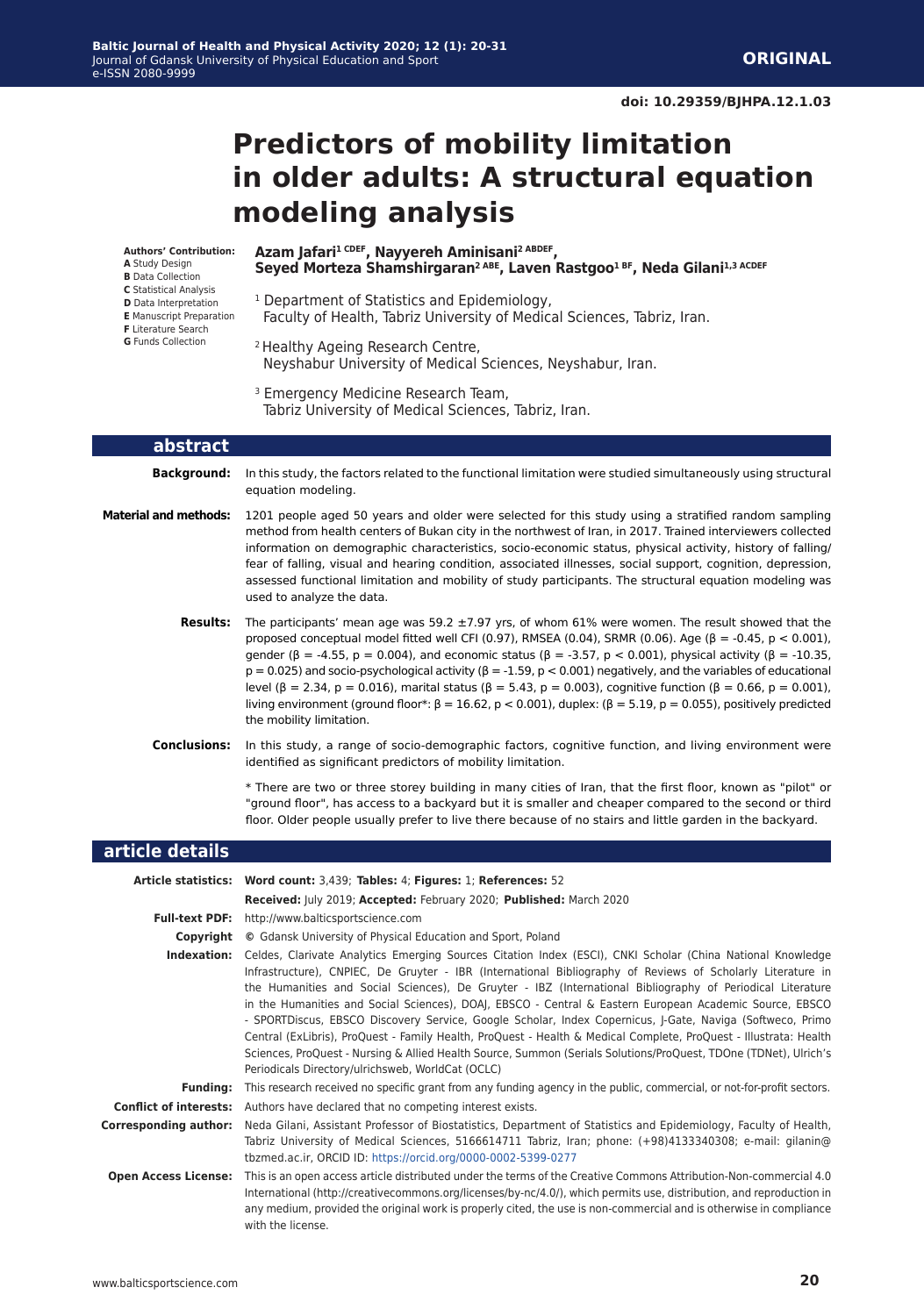# **introduction**

Ageing is associated with gradual, progressive and spontaneous erosive changes in most organs and physiological functions [1]. As people age, they will gradually lose some of their physiological and psychosocial functions, which degrade their functional status and increase their vulnerability and dependence [2, 3]. In Iran, the ageing population is increasing as well; it is predicted that by the year 2030, about 25–30% of the Iranian population will be made up by the elderly [4]. It is estimated that the elderly population in the United States, which is more than 40%, will be doubled by 2030. Probably, doubling the number of elderly people can affect reducing of people's health and the challenges of aging, such as the functional limitation [5]. In more than 40% of people aged 65 years and older, limitation of mobility has been reported [6]. Mobility is the ability of an individual to move (independently, or using auxiliary devices or vehicles) in her/his environment (from home to the neighborhood or living environment) [7]. The mobility function is the foundation of an active life that allows older adults to have a dynamic and active life [1]. Functional limitation is associated with various types of risk factors including overweight/obesity, and depression; it results in isolation and pain [8]. The importance of health assessment has been proven as an independent predicting factor of morality in elderly people. Poor health condition significantly leads to an increase in the limitation of mobility and the death rate [2, 7, 9, 10]. A study found that 5–10% of the elderly's death is due to low/lack of mobility [11]. A socio-economic status (personal characteristics, attitude and understanding) and independence in daily life activities can improve the health of older adults [12]. Physical activity and independence are important health predictors which can reduce the risk of disability and mortality [13, 14]. Improvement in the mental status and the cognition status is associated with regular physical activity [9]. Despite these benefits, physical activity among older adults is less than 150 min per week. National and international organizations have focused on increasing physical activity of older adults [15–17]. As people age, the amount of physical activities decreases, which results in reducing cognitive perception. On the other hand, physical activity improves the perceptual-cognitive status of older persons through two mechanisms: reducing the rate of depression and social stimuli (social activities) [18, 19].

Since no theory model based study has been applied to explain the limitation of mobility in Iranian older adults, the present research aimed to investigate the mobility limitation with a range of different factors, such as demographic characteristics, living environment status, economic status, physical activity, psychosocial support, cognitive-conceptual status, and anthropometric indices, using structural equation modeling.

In this research, the proposed conceptual model was derived from the comprehensive theory framework by Weber et al. [10]; upon which Meyer et al. [5] developed a model for identifying various forms of mobility function, which determines different levels of relationship between variables. Meyer et al.'s model provides a comprehensive approach to identifying, preventing, and reducing mobility disorders. The variables related to a mobility function in this model are the perceptual-cognitive status, physical health, psychological support, environmental status, and economic factors. The effects of factors such as gender, culture, and individuals' biography have been studied as well [5].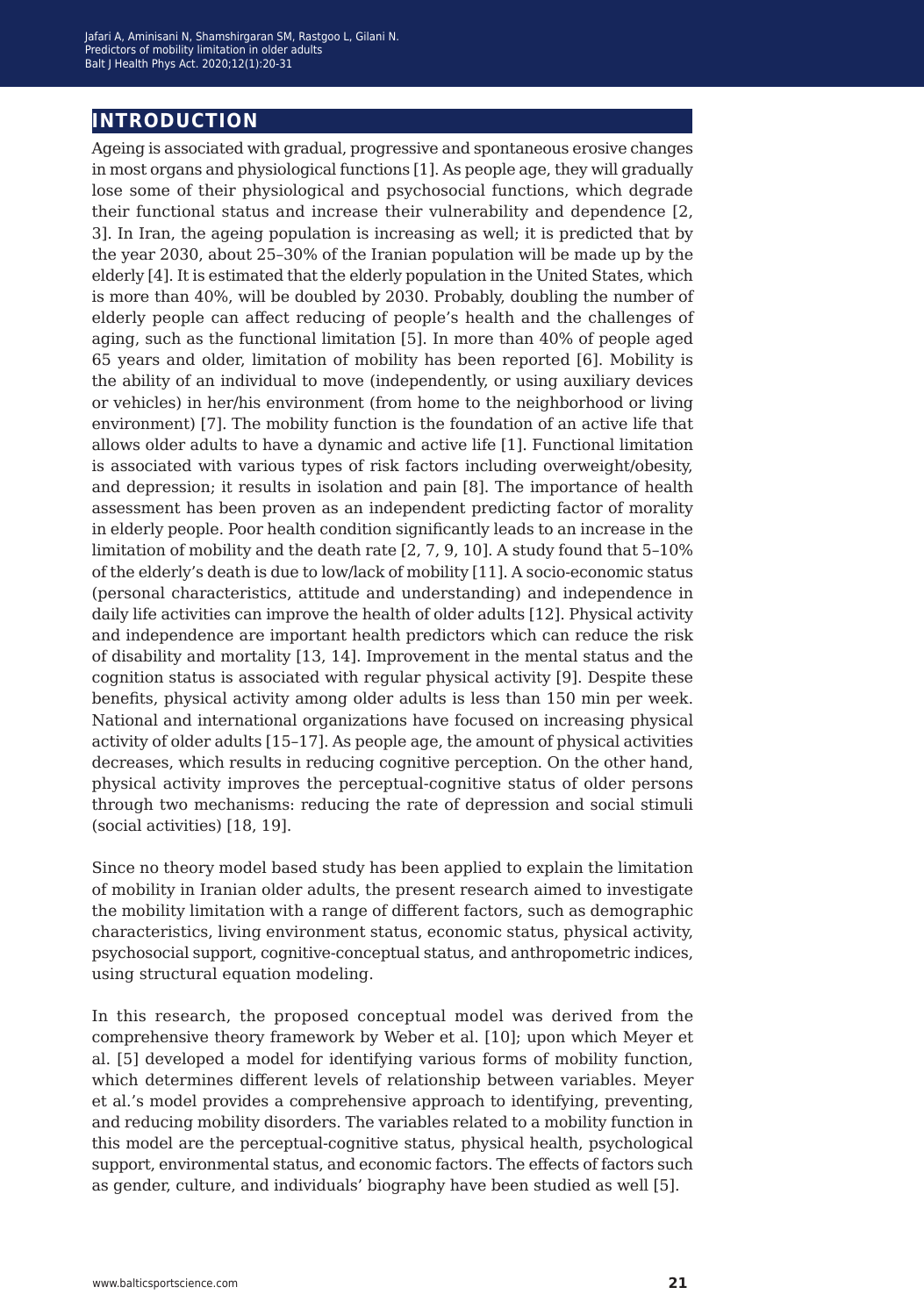## **material and methods**

#### **participants**

In this study, 1201 elderly persons (with a mean age of  $59.2 \pm 7.97$  years, 61.8% female, 87.2% married) were selected by a stratified random sampling method, from health centers of Bukan city in northwest Iran, in 2017. Based on socio-economic characteristics, health centers were classified into four categories. Twenty percent of the centers were then randomly selected from each category. Next, the list of people over 50 years old was obtained from the province's health authority. Then, based on the total sample size and the proportion of people over fifty years in each center, non-replicable random numbers representing each individual were selected using random sampling.

The inclusion criteria were willingness to participate in the current study and providing consent, being 50 years and older, and a 5-year residency in Bukan; the exclusion criteria were severe psychological and cognitive impairment, and major physical disabilities. This research was approved by the Ethics Committee of the Tabriz University of Medical Sciences, (IR.TB2MED.REC.1397.737).

#### **measurement**

The mobility limitation was assessed using the Medical Outcomes Study– Physical Functioning (MOS-PF) scale, which included ten questions based on limitations in daily activities to vigorous activities. Each question has three choices of "Yes, it is much limited, a little limited, not limited at all". Individuals can be categorized based on scoring from no limitation to severely limited. Its validity and reliability had also been confirmed [10].

Demographic characteristics (age, gender, marital status) and socioeconomic status (economic and education) were also completed. Moreover, physical activity was assessed using the Physical Activity Scale for the Elderly (PASE) questionnaire. The questionnaire was first designed by Richard, in Boston, in 1992 [20]. The questionnaire consists of three parts which assess different activities typically chosen by older adults (walking, recreational activities, exercise, housework, yard work, and caring for others; higher scores indicate greater physical activity. According to the scores for physical activity in the questionnaire for the elderly, individuals were divided into three groups: low activity  $(0-66)$ , moderate activity  $(66-124)$ , and high activity  $(>124)$  [21]. The validity and reliability of this questionnaire in Iran was confirmed by Ishaqi et al. in two stages [22].

To assess depression, the Center for Epidemiologic Studies Depression (CES-D) scale was used. The questionnaire is an internationally valid and reliable questionnaire for measuring depression. This tool is available in 4, 10, and 20-question versions; in the current study, the 10-question version was used. The questionnaire is scored in four alternatives (from 0, never; to 3, always). Higher values indicate more depression in patients [23]. The validity and reliability of this questionnaire in Iran was confirmed by Rabaka [24] and Rezaee et al. [25].

To assess the cognition status, the Mini-Mental State Examination (MMSE) test was completed. This test was designed by Marshal Folstein et al. in 1975 [26]. The MMSE consists of 6 parts which evaluate the cognitive deficits.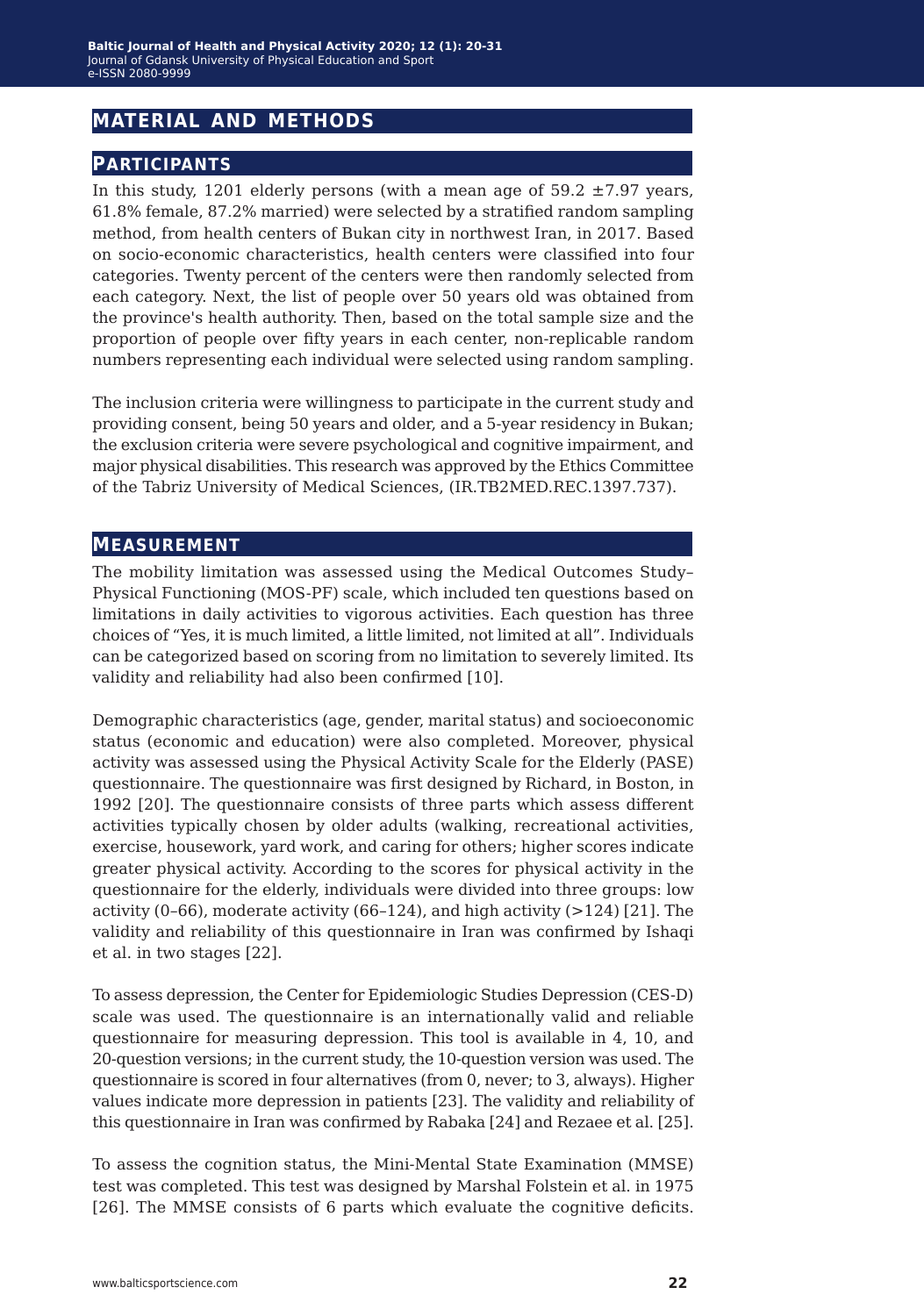It is a 30-point questionnaire; the score of less than 24 points mean a possible cognitive impairment. Validity and reliability of this questionnaire were approved [26]. The Persian version of this tool was validated by Ansari et al. [27].

The 11-items Duke Social Support Index (DSSI) was used to assess the social support of the study participants. It measures two dimensions: social interaction and subjective support with the total score ranges between 11–33 which higher score indicates a higher level of support [28].

To calculate the Body Mass Index, participants' weight and height were measured. BMI was obtained as weight in kilograms divided by the square of height in meters.

#### **statistical analysis**

In this study, the STATA software (version 15, Stata Corp, College Station, Texas) was used to analyze the data. The mean (standard deviation) for quantitative data and the frequency (percentage) for qualitative data were reported. In the current analysis, quantitative variables were age, social support, cognitive impairment, number of falls, physical activity, number of comorbidities, depression, BMI, and the limitation of mobility; and quantitative variables were gender, education, marital status, economic status, and living environment. First, the bivariate correlation was used to examine the association between the study variables. Next, confirmatory factor analysis (CFA) was conducted to examine model fit among the latent factors and their indicators. There were two latent factors in this study; they were physical health (the number of associated illnesses, the number of falls, physical activity) and socio-psychological factors (depression score, support from family, support from friends).

After CFA, the structural equation model was conducted based on the theoretical model of Meyer et al [5] in order to examine the effect of the association between demographic, socio-psychological, living environment (a villa, part of a house, a duplex, ground floor), visual and hearing status, BMI, physical activity index, cognitive perception, and economic status on the mobility limitation. The missing data ranged from 1.21% to 11.21%. Since there were missing predictors, the maximum likelihood with the missing values method was used to handle the missing data. Stata's sem command includes the ability to estimate models with missing data using the full information maximum likelihood estimation (FIML) [29]. Before SEM analysis, multivariate normality was evaluated by examining the normality variables (estimating Mardia's coefficient of multivariate skewness and kurtosis). To assay, the significance of the relationship, the significant level of 5%, appropriate fitness, comparative fit index (CFI), Root Mean Square Error of Approximation (RMSEA), and Standardized Root Mean Square Residual (SRMR) were used. In large sample sizes,  $\chi^2$ /df was not suitable for model fitness. For this study, the following criteria were used,  $RMSEA \leq .06$ ,  $SRMR \leq$ .08, and CFI  $\geq$  .95. Since latent variables have several observed variables, it is necessary to assign an arbitrary value, usually 1.0, to a path linking the latent variable to one of its indicator variables to provide a unit of measurement for each latent variable [30].

#### **results**

1201 people were included in this research, of whom 734 (61.1%) were women. The participants' mean age was 59.2 ±7.97 years. Most participant (1048 = 87.2%) were married; 62% were illiterate and more than half of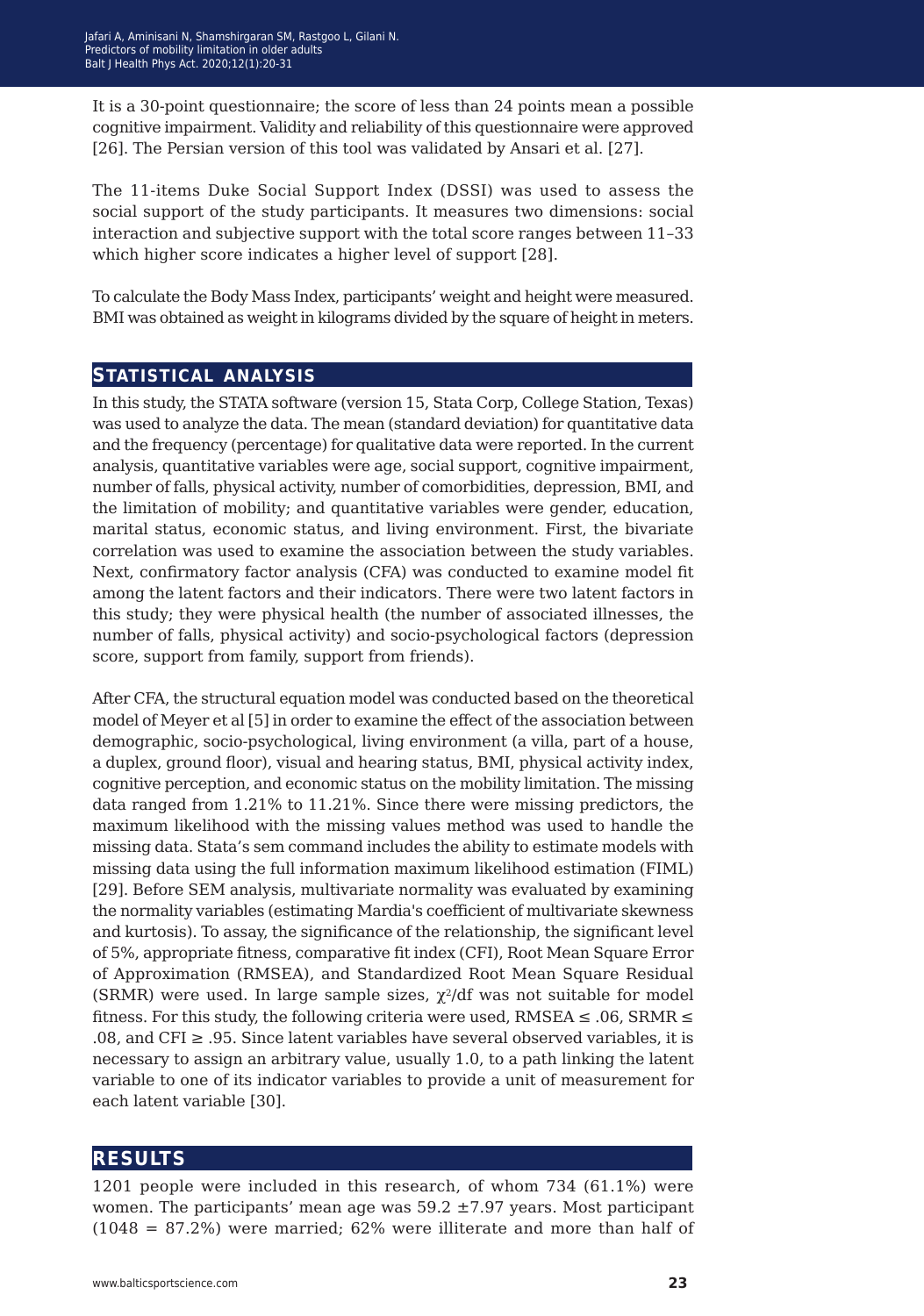#### **laltic Journal of Health and Physical Activity 2020; 12 (1): 20 Baltic Journal of Health and Physical Activity 2020; 12 (1): 20-31**<br>Journal of Gdansk University of Physical Education and Sport e-ISSN 2080-9999 e-ISSN 2080-9999Journal of Gdansk University of Physical Education and Sport

the participants had income difficulties. The average BMI was  $29.88 \pm 5.6$ , and 66.3% of people had at least one chronic disease. The hearing status was reported as good among about 64% of older adults. The average score for physical activity was  $123.8 \pm 75.1$ , for social support  $26.63 \pm 2.9$ , for cognitive perception 25.45  $\pm$ 7.38, and for depression 7.90  $\pm$ 2.86. (Table 1 and 2). Bivariate correlations among the observed variables, excluding covariates, are presented in Table 3.

| Variable             | Mean  | $SD*$ | $Min-Max**$ | <b>Skewness</b> |         | Kurtosis  |         |  |
|----------------------|-------|-------|-------------|-----------------|---------|-----------|---------|--|
|                      |       |       |             | Statistic       | $SE***$ | Statistic | $SE***$ |  |
| Age (year)           | 59.2  | 7.97  | $51 - 97$   | 1.61            | 0.07    | 2.19      | 0.14    |  |
| BMI $(kq/m2)$        | 29.9  | 5.6   | 15.37-55.56 | 0.48            | 0.08    | 0.91      | 0.14    |  |
| <b>MMSE</b>          | 25.5  | 7.4   | $15 - 245$  | 2.17            | 0.07    | 1.92      | 0.15    |  |
| Support from friends | 7.84  | 1.04  | $5 - 12$    | $-0.05$         | 0.07    | 0.45      | 0.14    |  |
| Support from family  | 18.81 | 2.95  | $7 - 21$    | $-1.49$         | 0.07    | 2.27      | 0.14    |  |
| Physical activity    | 123.8 | 75.1  | $8 - 427$   | 0.4             | 0.07    | $-0.04$   | 0.14    |  |
| Mobility limitation  | 84.7  | 23.6  | $4 - 100$   | $-1.73$         | 0.07    | 2.23      | 0.14    |  |
| Number of falls      | 2.06  | 3.06  | $1 - 21$    | 1.25            | 0.13    | 1.58      | 0.25    |  |
| Depression           | 7.9   | 2.86  | $2 - 24$    | 1.84            | 0.07    | 3.93      | 0.14    |  |

Table 1. Quantitative characteristics of the study participants aged 50 and up, Bukan

\*Standard deviation; \*\* Minimum-Maximum; \*\*\* Standard error

#### Table 2. Descriptive statistics for quantitative variables among the study participants

|                            | Variable name                                                                                                                                                   | Number | Percentage |
|----------------------------|-----------------------------------------------------------------------------------------------------------------------------------------------------------------|--------|------------|
|                            | male                                                                                                                                                            | 467    | 38.8       |
| gender                     | female                                                                                                                                                          | 734    | 61.2       |
| marital status             | married                                                                                                                                                         | 1048   | 87.2       |
|                            | single / divorced / widow                                                                                                                                       | 153    | 12.8       |
|                            | illiterate                                                                                                                                                      | 742    | 61.8       |
| education level            | elementary / guidance                                                                                                                                           | 343    | 28.5       |
|                            | high school and above                                                                                                                                           | 115    | 9.5        |
|                            | 1 disease                                                                                                                                                       | 427    | 35.5       |
| number of<br>comorbidities | 2 diseases                                                                                                                                                      | 244    | 2.3        |
|                            | more than 2                                                                                                                                                     | 125    | 10         |
| economic status            | I live hard                                                                                                                                                     | 835    | 69.7       |
|                            | I do not have a problem                                                                                                                                         | 363    | 30.3       |
|                            | excellent                                                                                                                                                       | 19     | 1.5        |
|                            | very good                                                                                                                                                       | 126    | 1.4        |
| hearing status             | good                                                                                                                                                            | 733    | 61.3       |
|                            | medium<br>273<br>19<br>bad<br>82<br>very good<br>713<br>good<br>403<br>medium<br>villa<br>223<br>part of a house<br>218<br>213<br>duplex<br>ground floor<br>476 | 22.6   |            |
|                            |                                                                                                                                                                 |        |            |
|                            |                                                                                                                                                                 |        | 6.8        |
| visual status              |                                                                                                                                                                 |        | 59.4       |
|                            |                                                                                                                                                                 |        | 33.6       |
|                            |                                                                                                                                                                 |        | 18.6       |
|                            |                                                                                                                                                                 |        | 18.2       |
| living environment         |                                                                                                                                                                 |        | 17.7       |
|                            |                                                                                                                                                                 |        | 39.6       |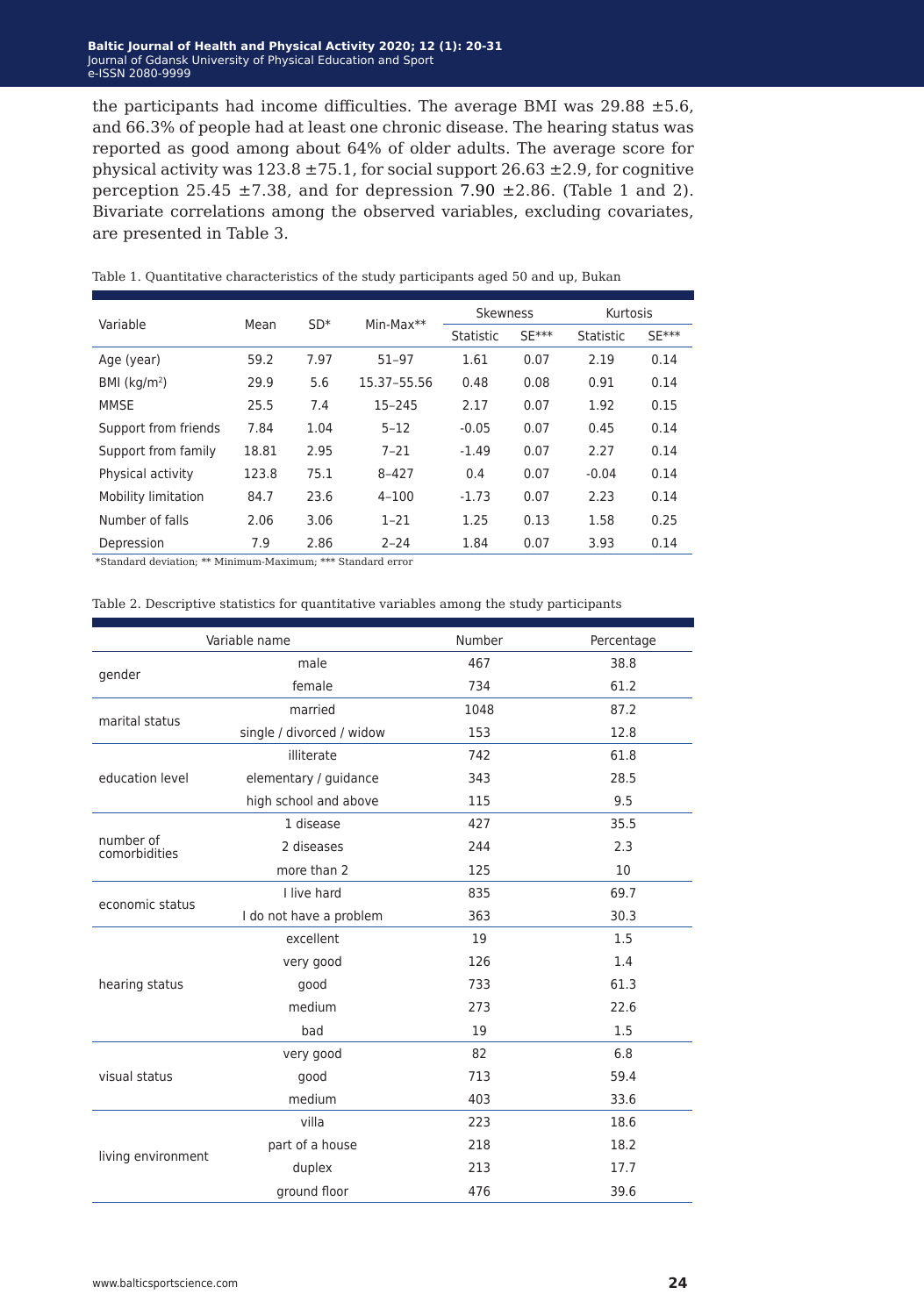| Table 3. Correlation Matrix of Study variables |                          |                          |                          |                          |           |                          |                          |           |                          |           |                          |                          |                          |                          |                          |    |
|------------------------------------------------|--------------------------|--------------------------|--------------------------|--------------------------|-----------|--------------------------|--------------------------|-----------|--------------------------|-----------|--------------------------|--------------------------|--------------------------|--------------------------|--------------------------|----|
| Variable                                       | 1                        | 2                        | 3                        | 4                        | 5         | 6                        | 7                        | 8         | 9                        | 10        | 11                       | 12                       | 13                       | 14                       | 15                       | 16 |
| 1.BMI                                          | $\overline{\phantom{a}}$ |                          |                          |                          |           |                          |                          |           |                          |           |                          |                          |                          |                          |                          |    |
| 2.NOC                                          | 0.03                     | $\overline{\phantom{a}}$ |                          |                          |           |                          |                          |           |                          |           |                          |                          |                          |                          |                          |    |
| 3.NOF                                          | 0.001                    | $0.08**$                 | $\overline{\phantom{a}}$ |                          |           |                          |                          |           |                          |           |                          |                          |                          |                          |                          |    |
| 4. PA                                          | $-0.03$                  | 0.02                     | $-0.04$                  | $\overline{\phantom{a}}$ |           |                          |                          |           |                          |           |                          |                          |                          |                          |                          |    |
| 5. Dep                                         | $0.10**$                 | $0.11**$                 | $0.08**$                 | $-0.03$                  | $\sim$    |                          |                          |           |                          |           |                          |                          |                          |                          |                          |    |
| 6.SFFr                                         | $-0.01$                  | 0.04                     | $-0.04$                  | $0.07*$                  | $-0.07*$  | $\overline{\phantom{a}}$ |                          |           |                          |           |                          |                          |                          |                          |                          |    |
| 7.SFFa                                         | 0.05                     | $-0.08**$                | $-0.12**$                | $-0.06*$                 | $-0.22**$ | $0.10**$                 | $\overline{\phantom{a}}$ |           |                          |           |                          |                          |                          |                          |                          |    |
| 8. MMS                                         | $-0.01$                  | $-0.02$                  | $-0.04$                  | 0.02                     | $-0.11**$ | $0.10**$                 | $0.09**$                 | $\sim$    |                          |           |                          |                          |                          |                          |                          |    |
| 9. HS                                          | $-0.002$                 | $-0.02$                  | $-0.02$                  | $-0.02$                  | 0.07      | $-0.02$                  | $-0.004$                 | $-0.04$   | $\overline{\phantom{a}}$ |           |                          |                          |                          |                          |                          |    |
| 10. VS                                         | $-0.05$                  | $0.14**$                 | 0.04                     | 0.03                     | $0.14**$  | $-0.02$                  | $-0.14**$                | $-0.05$   | $0.25**$                 | ۰.        |                          |                          |                          |                          |                          |    |
| 11. Vil                                        | $-0.04$                  | 0.03                     | 0.004                    | 0.03                     | $-0.04$   | 0.02                     | $-0.07*$                 | $0.07*$   | $-0.07*$                 | 0.01      | $\overline{\phantom{a}}$ |                          |                          |                          |                          |    |
| 12. POH                                        | $-0.02$                  | $0.11**$                 | $0.09**$                 | $-0.001$                 | $0.15**$  | $-0.12**$                | $-0.14**$                | $-0.08**$ | 0.03                     | $0.09**$  | $-0.22**$                | $\overline{\phantom{a}}$ |                          |                          |                          |    |
| 13. Dup                                        | $-0.09**$                | $0.06*$                  | $-0.04$                  | 0.03                     | $-0.05$   | $0.07*$                  | $-0.01$                  | $0.07*$   | $-0.06*$                 | 0.05      | $-0.22**$                | $-0.22**$                | $\overline{\phantom{a}}$ |                          |                          |    |
| 14. GrF                                        | $0.13**$                 | $-0.16**$                | $-0.05$                  | $-0.04$                  | $-0.08**$ | 0.001                    | $0.20**$                 | $-0.02$   | $0.13**$                 | $-0.14**$ | $-0.39**$                | $-0.38**$                | $-0.37**$                | $\overline{\phantom{a}}$ |                          |    |
| 15. ES                                         | $-0.002$                 | $-0.001$                 | $0.07*$                  | 0.01                     | $-0.01$   | $-0.05$                  | $-0.03$                  | 0.01      | $-0.09**$                | $-0.02$   | $-0.09**$                | 0.01                     | 0.04                     | $-0.03$                  | $\overline{\phantom{a}}$ |    |
| 16. ML                                         | $-0.02$                  | $-0.19**$                | $0.08**$                 | $0.07*$                  | $0.28**$  | $-0.07*$                 | $-0.23**$                | $0.18**$  | 0.04                     | $-0.15**$ | $-0.12**$                | $-0.28**$                | $-0.01$                  | $0.37**$                 | $-0.03$                  | -- |

Abbreviation: BMI, body mass index; NOC, number of comorbidities; NOF, number of falls; PA, physical activity; Dep, depression; SFFr, support from friends; SFFa, support from family; MMS, Mini Mental State Examination; HS, hearing status; VS, visual status; Vil, Villa; POH, part of a house; Dup, Duplex; GrF, Ground Floor; ES, economic status; ML, mobility limitation.

\* Correlation is significant at the .05 level;

\*\* Correlation is significant at the .01 level.

A measurement model was fit allowing two latent variables to correlate with each other. This model appeared to fit the data well: RMSEA (0.05), CFI (0.95), and SRMR (0.08). Next, predictor models of mobility were tested including all two constructs and mobility determinants. The first tested model included all identified conceptual determinants of mobility and did not fit the data adequately  $[RMSEA = 0.09; CFI = 0.91; SRMR = 0.10]$ . Thus, the model was modified. This model appeared to fit the data approximately, better than the original model.

The final fitting indices of the explanatory model, CFI (0.97), RMSEA (0.04), and SRMR (0.06), were obtained, which indicate an appropriate fitting for the explanatory model based on the cut-points of the indices [30].

The mobility limitation was predicted negatively by variables such as age, gender, and economic status, and positively by variables such as educational level, marital status, cognitive perception, physical activity, and living environment (ground floor and duplex). However, the variables of the visual status, the hearing status, BMI, and living environment (villa, part of the house), have no significant relationship with the limitation of mobility. In the obtained model, all of the significant variables have a direct relationship with the endogenous variable that the relationship between them is as follows: age (β = -0.45, p < 0.001), gender (β = -4.55, p = 0.004), living environment (ground floor) (β = 16.62, p < 0.001), (duplex) (β = 5.19, p = 0.055), the state of cognitive function ( $\beta = 0.66$ ,  $p = 0.001$ ), physical activity ( $\beta = -10.35$ ,  $p = 0.001$ , socio-psychological activity ( $\beta = -1.59$ ,  $p < 0.001$ ). The final model of mobility limitation and its predictors has been presented in Figure 1. The numbers of the paths represent the unstandardized values of the path coefficients (Table 4).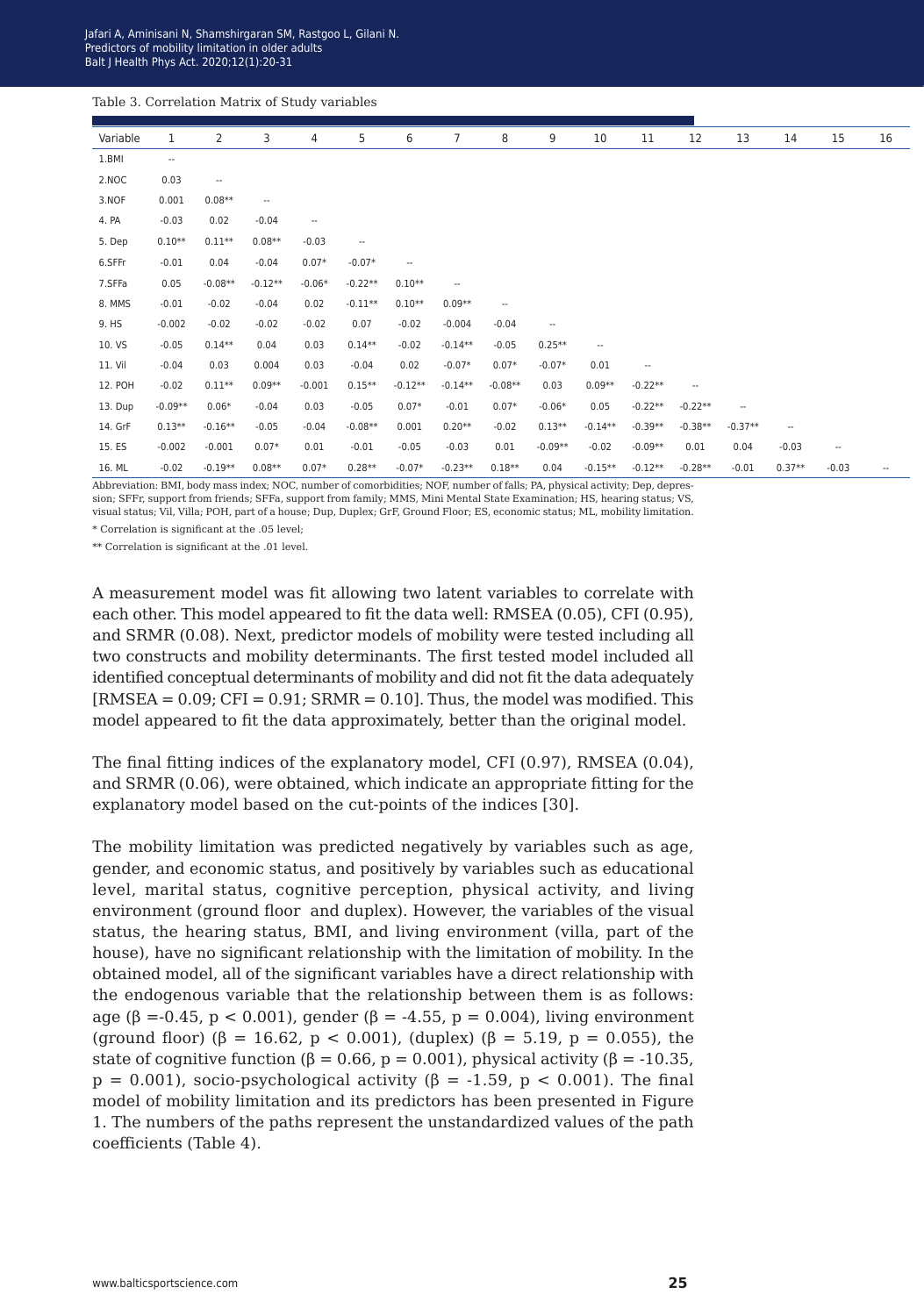

Fig. 1. Final model predicting mobility limitation: Standardized Results (N = 1201). Note: \*p  $\leq .05$ ; thin lines represent weak relationships. Model fit indices CFI (0.97), RMSEA (0.04), and SRMR (0.06)

Table 4. Structural and measurement models of the relations among demographic, sociopsychological, living environment, visual and hearing status, BMI, physical activity index, cognitive perception, economic status, and the mobility limitation (unstandardized regression weight)

| Variable                   |                                      |          |                 |         | CI 95% *** |         |  |
|----------------------------|--------------------------------------|----------|-----------------|---------|------------|---------|--|
|                            |                                      | β*       | SE**            | P       | lower      | upper   |  |
|                            | Structural model of mobility         |          |                 |         |            |         |  |
| Age                        |                                      | $-0.45$  | 0.08<br>< 0.001 |         | $-0.60$    | $-0.30$ |  |
| Gender                     |                                      | $-4.55$  | 1.34            | 0.004   | $-7.17$    | $-1.92$ |  |
|                            | <b>Marital Status</b>                | 5.43     | 1.82            | 0.003   | 1.85       | 9.02    |  |
|                            | <b>Education Level</b>               | 2.34     | 0.97            | 0.016   | 0.44       | 4.23    |  |
|                            | <b>Economic Status</b>               | $-3.57$  | 0.08            | < 0.001 | $-0.60$    | $-0.30$ |  |
|                            | <b>Visual Status</b>                 | $-1.33$  | 0.97            | 0.171   | $-3.23$    | 0.57    |  |
|                            | Hearing status                       | 0.85     | 0.54            | 0.111   | $-0.20$    | 1.90    |  |
| <b>BMI</b>                 |                                      | $-0.02$  | 0.10            | 0.883   | $-0.22$    | 0.19    |  |
| <b>MMSE</b>                |                                      | 0.66     | 0.20            | 0.001   | 0.26       | 1.04    |  |
|                            | Physical Health                      | $-10.35$ | 4.60            | 0.025   | $-19.37$   | $-1.30$ |  |
|                            | Villa                                | 0.30     | 2.69            | 0.910   | $-4.98$    | 5.58    |  |
| environment<br>Living      | Part of a house                      | $-4.26$  | 2.70            | 0.114   | $-9.56$    | 1.02    |  |
|                            | Duplex                               | 5.19     | 2.71            | 0.055   | $-0.12$    | 10.50   |  |
|                            | Ground floor                         | 16.62    | 2.56            | < 0.001 | 11.60      | 21.65   |  |
| Socio-Psychological        |                                      | $-1.59$  | 0.24            | < 0.001 | $-2.06$    | $-1.12$ |  |
| Measurement model          |                                      |          |                 |         |            |         |  |
|                            | Socio-psychological                  |          |                 |         |            |         |  |
|                            | Depression <sup>£</sup>              | 0.94     | 0.003           | < 0.001 | 0.93       | 0.94    |  |
|                            | Support from Friends                 | $-0.03$  | 0.01            | 0.014   | $-0.05$    | $-0.01$ |  |
| <b>Support from Family</b> |                                      | $-0.23$  | 0.03            | < 0.001 | $-0.28$    | $-0.17$ |  |
|                            | Physical Health                      |          |                 |         |            |         |  |
|                            | Number of Comorbidities <sup>£</sup> | 0.35     | 0.05            | < 0.001 | 0.26       | 0.44    |  |
|                            | Number of Falls                      | 0.19     | 0.08            | 0.023   | 0.03       | 0.35    |  |
| <b>Physical Activity</b>   |                                      | 0.17     | 0.07            | 0.015   | 0.03       | 0.31    |  |

\* Unstandardized regression weight \*\* Standard Error \*\*\* Confidence Interval £ Standardized regression weight result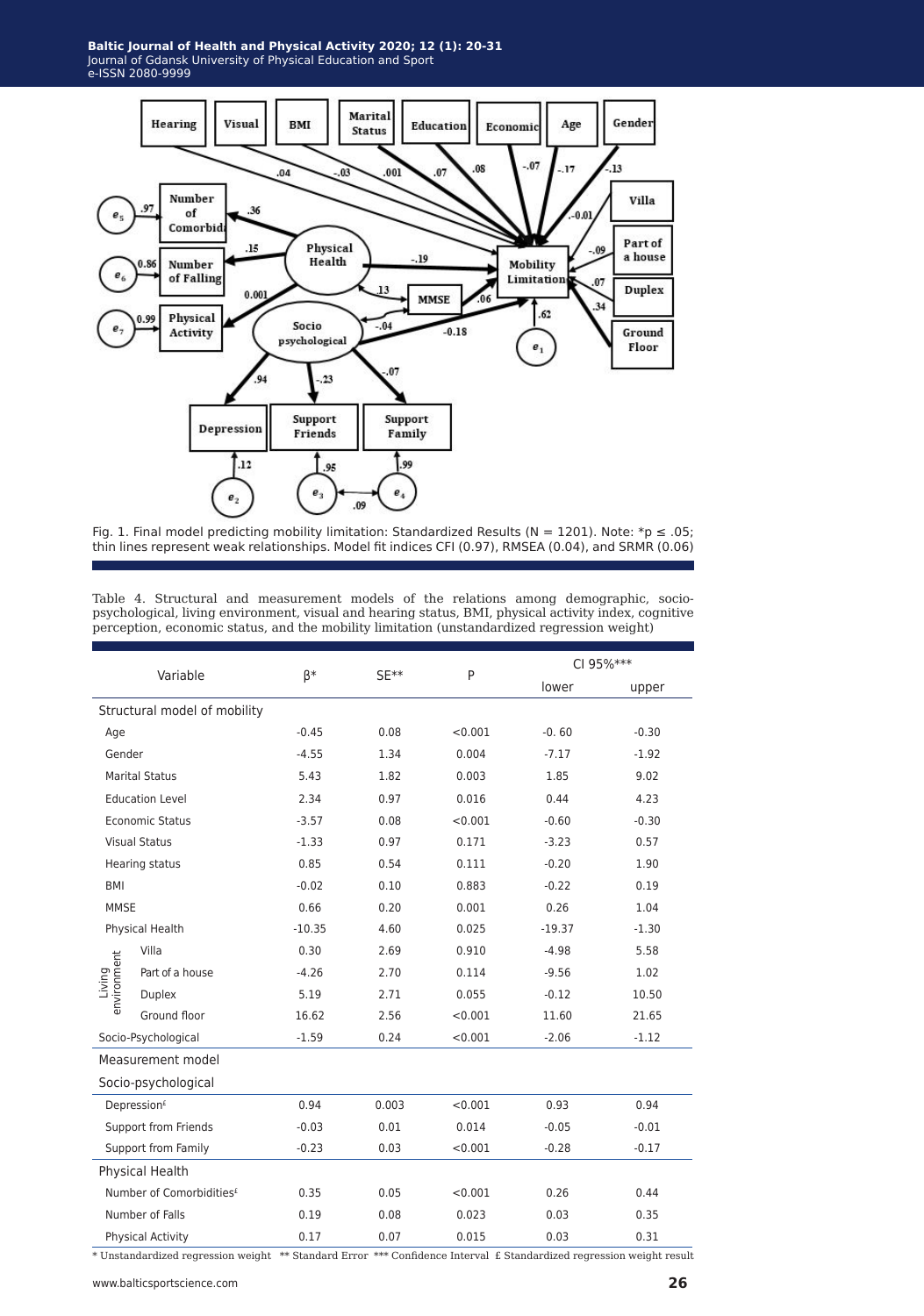### **discussion**

In the required model, the variables of demographic characteristics (age, gender, educational level, and marital status), economic status, living environment, the state of cognitive function, socio-psychological and physical activity had a significant relationship with the limitation of mobility. In a study by Alberto et al. (2014) that examined the relationship of depression and food intake with the mobility function in elderly people, the result showed that among the studied variables, the demographic characteristics (age, gender, educational level, and marital status) had a relationship with the mobility function [31]. In the study of Lin, which evaluated the limitation of mobility in elderly people, among the studied variables, there was a significant relationship between the variable of age, gender, educational level, and marital status, in a way that most single women had lower age and education [1]. Robinson et al. (2013) concluded in their study that increasing the risk factors (ageing) could lead to the limitation of mobility [32], so that, as the age increases, the rate of mobility function decreases. Ageing leads to consequences such as reduced bone density, loss of muscle mass, and cell membrane, weakness of the proximal muscles, and the unstable knee due to the weakness of the quadriceps muscles, which overshadow the elderly's mobility [33]. Aging leads to muscle lysis (sarcopenia) and reduces one's ability [34]. Inactivity and bed rest in the elderly reduces protein synthesis, muscle mass, and muscle power, increases fat mass, and leads to osteoporosis in the elderly. Many age-related changes in the musculoskeletal system result from not having enough physical activity that leads to the incidence of debilitating fractures [34, 35]. The limitation of mobility in elderly people who walk and climb stairs results from the muscles being weak [36]. Concerning the relationship between gender and limitation of mobility, Vance et al. (2016) stated that the rate of the mobility function in men is better than that among women [18]. Women's daily activity rate is lower than that of men, which can be related to women's lifestyle and low mobility in the Iranian society [33]. Older women are less independent in their everyday life than elderly men [37]. On the other hand, the gender of the elderly affects their physical performance; elderly women have much lower physical performance [32]. Physical activity reduces the risk of falling, decreases the limitation of mobility, as well as delays balance disorders in elderly people [34, 38]. Given the fact that the level of elderly women's physical activity in Iran is lower, there is a greater likelihood of collapse and imbalance, which can lead to their limitation of mobility. Also, married elderly people are less limited in mobility than those who do not have a spouse. As a matter of fact, married people are mentally active and have social support. Married people have less psychosocial stress, and emotionally have a strong and close relationship with their spouse [39]. Hakan Seon in his study showed that married people are more exposed to social stimuli and have a more social contribution that single people [40]. In Meyer's research, marital status had a significant relationship with the limitation of mobility, but the educational level did not [5].

The inadequate and poor economic status is effectively related to the limitation of mobility in elderly people; the low level of education and the lack of proper occupational status are predictive factors for cognitive-perceptual disorders and mobility disorders [18]. In the present study, there was a direct relationship between the economic status and the limitation of mobility. In the research by Mosallanejad et al. (2017), the results showed that there is a significant relationship between the economic status and mobility limitation [41]. A better economic status leads to a better health condition, better access to health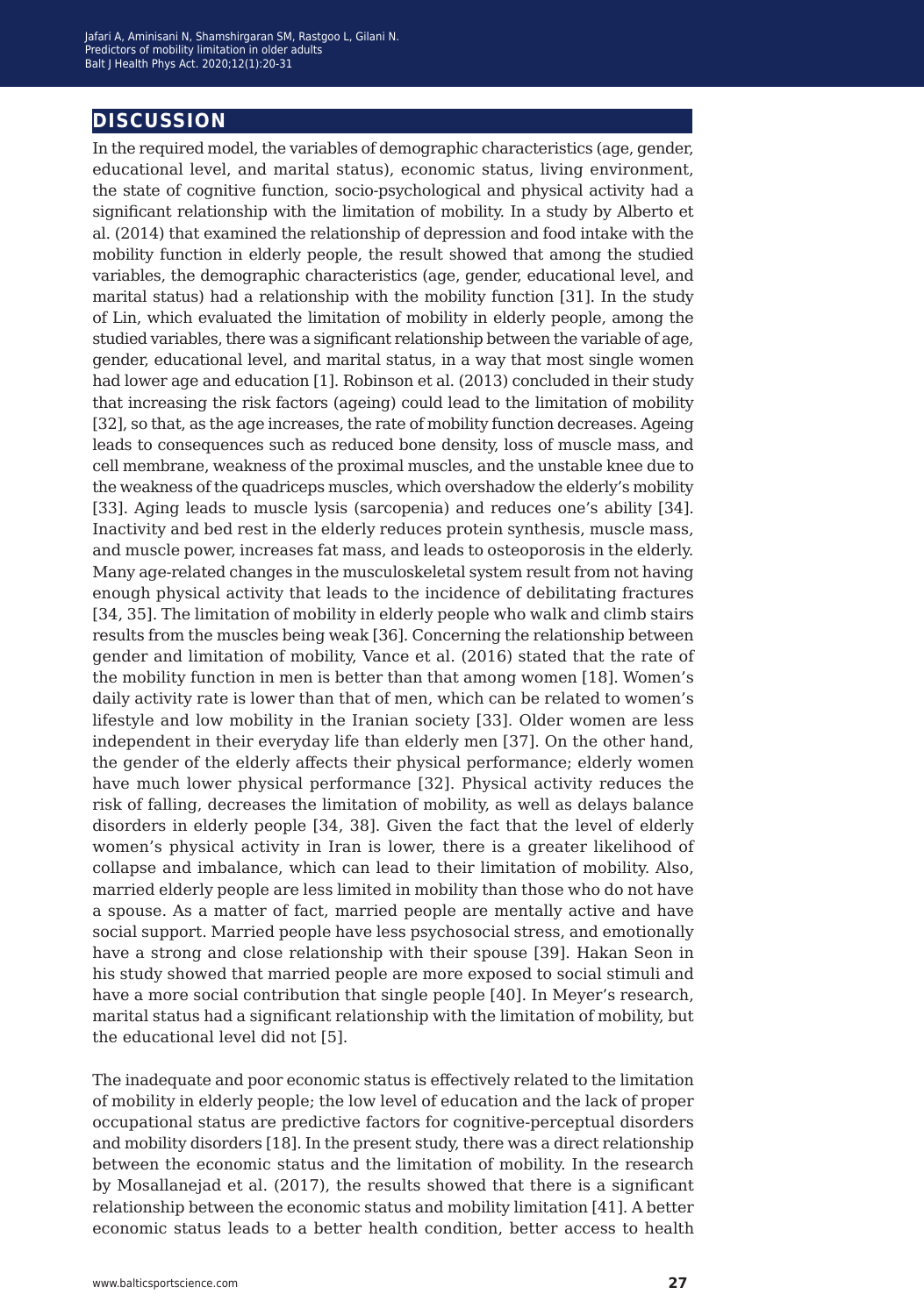resources and insurance, reduction in the number of chronic diseases, and an increase in physical activity. A better economic status leads to more physical activity, resulting in more individual health and mobility function. A low economic status is the reason for differences in access to health care, health-related behaviors, psychosocial stress [41, 42]. Previous studies found a strong correlation between the general health status [41, 43]. People with a low economic status are always worried about their health; these people always have higher treatment costs than people with a high economic status [41]. The living environment is an effective factor in limitation of mobility, so that the people who can easily be physically active in their living environment have an improved mobility function [44]. The study of Umstattd Meyer et al. [5] has shown that there is a strong link between the living environment of the elderly with their walking, driving, and physical activities. A suitable living environment, access to park, game, and other facilities for exercising have a positive effect on health. Both marital and non-marital resources affect the pattern of one's life [45]. The study of Orna et al. reported that there is a strong correlation between mobility limitation and the cognitive status. Poor cognitive function predicts the weak mobility function [46]. Research showed that education and the level of education have a significant relationship with the cognitive-perceptual status, and thus educating an individual leads to the activation of brain networks. Moreover, a low level of education causes different types of stress, and reduction in individuals' health, and thereby reduces cognitive perceptions. The level of people's perception, cognition, and knowledge is associated with health factors, increases the level of physical activity and reduces the mobility limitation [41]. Angevaren et al. [47] examined the effect of physical activity and physical fitness on improving cognitive performance. The results showed that physical activity improves cardio-respiratory capacity and therefore improves the cognitive status and mobility function. In this study, the perceptual-cognitive status is related to the status of mobility limitation. Elbaz et al. [48] stated that cognitive ability is directly related to mobility function. In a study by Vance et al. [18], a communication pathway between age and the cognitive-perceptual status was introduced; older people are in a lower cognitive-perceptual status. In Foong's study, it has been pointed out that the individual's cognitive performance is negatively correlated with social stresses. Social stresses include intellectual stress, depression, loneliness, and anxiety. On the other hand, reduction of the lack of functioning of the hypothalamic-pituitary-adrenaline pathway and inflammation leads to a reduction of cognitive perceptions [39]. Diniz et al. [49] also found in their study that depression leads to a reduction in the perceptualcognitive status with a particular mechanism. Boss et al. [50] showed that loneliness leads to perceptual disorders, and this correlation is due to the reduction of social support and intellectual stimuli. Seeman et al. [51] also referred to a lack of social support as one of the reasons for the reduction of cognitive perceptions in elderly people. Anxiety causes negative events in people's life and thus leads to chronic stresses and negative emotions and causes negative effects in the brain. As we age, physical changes occur in the human brain; these changes are microscopic and macroscopic, so that the mass and the size of neurons reduces, which is associated with perceptualcognitive impairment [39]. Another determinant variable in mobility limitation in this study was socio-psychological. People who lived with relatives or who had more social support had less movement restriction. In a study by Lin [1], depression had a significant relationship with mobility limitation, with depression leading to motor disability and mobility limitation. In a study by Foong et al. [39], there was a significant relationship between depression and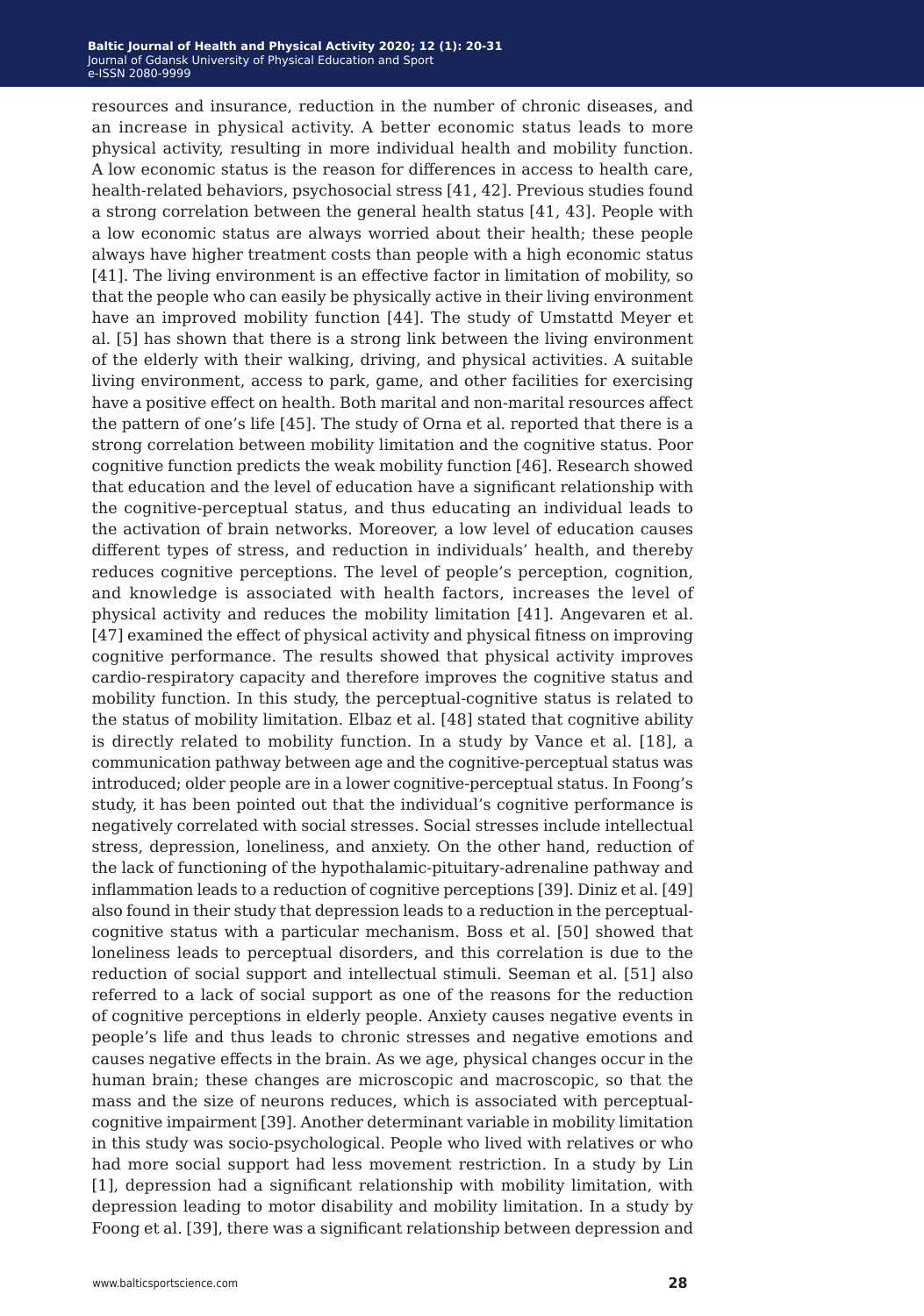motor function, so that reducing depression would improve cognitive and motor function in older people. In a study by Vance et al. [18], the results showed that depression had a significant relationship with the cognitive and perceptual status and thus influenced the motor function. Another variable in this study was physical activity. In Kasser et al. study, the results showed that physical activity leads to an improvement in the mobility function and mobility disorders [44]. Boulton et al. [52] examined the effects of physical activity in elderly people, which showed that physical activity reduced the amount of depression and improved mobility function and balance. In their study, Vance et al. [18] found that physical activity improves the cognitive status and reduces depression; thus it improves the mobility function. In our country, because people's average physical activity, especially among the elderly, during a day, is below the global average, it could be a factor of the limitation of mobility.

### **conclusions**

The results of this study indicate that the designed comprehensive model was valid enough to assess the limitation of mobility in older adults in Iran. The results of this study can be a help to improve the quality of life of people and their social health, to identify valid instruments, and to conduct pilot studies for many elderly people for the desired model.

Being cross-sectional is among the limitation of the study so that the effects of some examined variables can be temporary and transient. Therefore, longitudinal studies (cohort) are needed to evaluate the predictors of the mobility function. Some variables related to lifestyle, including a diet that can affect the limitation of mobility, have not been considered. It is also suggested that the future research would study the ethnic groups in different provinces and urban-rural contexts in Iran.

### **references**

- [1] Lin S-I, Lee H-C, Chang K-C, Yang Y-C, Tsauo J-Y. Functional mobility and its contributing factors for older adults in different cities in Taiwan. J Formosan Med Assoc. 2017;116(2):72–9. [https://doi.](https://doi.org/10.1016/j.jfma.2016.01.011) [org/10.1016/j.jfma.2016.01.011](https://doi.org/10.1016/j.jfma.2016.01.011)
- [2] Liu J, Wang X-Q, Zheng J-J, et al. Effects of Tai Chi versus proprioception exercise program on neuromuscular function of the ankle in elderly people: a randomized controlled trial. Evid Based Complement Alternat Med. 2012;Article ID 265486. <https://doi.org/10.1155/2012/265486>
- [3] Chiang KJ, Chu H, Chang HJ, et al. The effects of reminiscence therapy on psychological well-being, depression, and loneliness among the institutionalized aged. Int i Geriatr Psychiatr. 2010;25(4):380-8. <https://doi.org/10.1002/gps.2350>
- [4] Maghsoodnia S. Primary elder health care in Iran. Tehran: University of Social Welfare and Rehabilitation Sciences Publication; 2006.
- [5] Umstattd Meyer MR, Janke MC, Beaujean AA. Predictors of older adults' personal and community mobility: Using a comprehensive theoretical mobility framework. The Gerontologist. 2013;54(3):398- 408. <https://doi.org/10.1093/geront/gnt054>
- [6] Park MH. Informant questionnaire on cognitive decline in the elderly (IQCODE) for classifying cognitive dysfunction as cognitively normal, mild cognitive impairment, and dementia. Int Psychogeriatrics. 2017;29(9):1461-7. <https://doi.org/10.1017/S1041610217000965>
- [7] Prohaska TR, Anderson LA, Hooker SP, Hughes SL, Belza B. Mobility and aging: Transference to transportation. J Aging Res. 2011;Article ID 392751. <https://doi.org/10.4061/2011/392751>
- [8] Bohannon PL, Fan W, Flaster ME, Perinkulam S. Methods and apparatus for mapping source schemas to a target schema using schema embedding. Google Patents; 2011.
- [9] Satariano WA, Guralnik JM, Jackson RJ, Marottoli RA, Phelan EA, Prohaska TR. Mobility and aging: New directions for public health action. Am J Publ Health. 2012;102(8):1508-15. [https://doi.](https://doi.org/10.2105/AJPH.2011.300631) [org/10.2105/AJPH.2011.300631](https://doi.org/10.2105/AJPH.2011.300631)
- [10] Weber SCP, Michelle M, Menec VH. Mobility in older adults: a comprehensive framework. The Gerontologist. 2010;50(4):443-50. <https://doi.org/10.1093/geront/gnq013>
- [11] Martin H, Syddall H, Dennison E, Cooper C, Sayer A. Relationship between customary physical activity, muscle strength and physical performance in older men and women: Findings from the Hertfordshire Cohort Study. Age and Ageing. 2008;37(5):589-93. <https://doi.org/10.1093/ageing/afn148>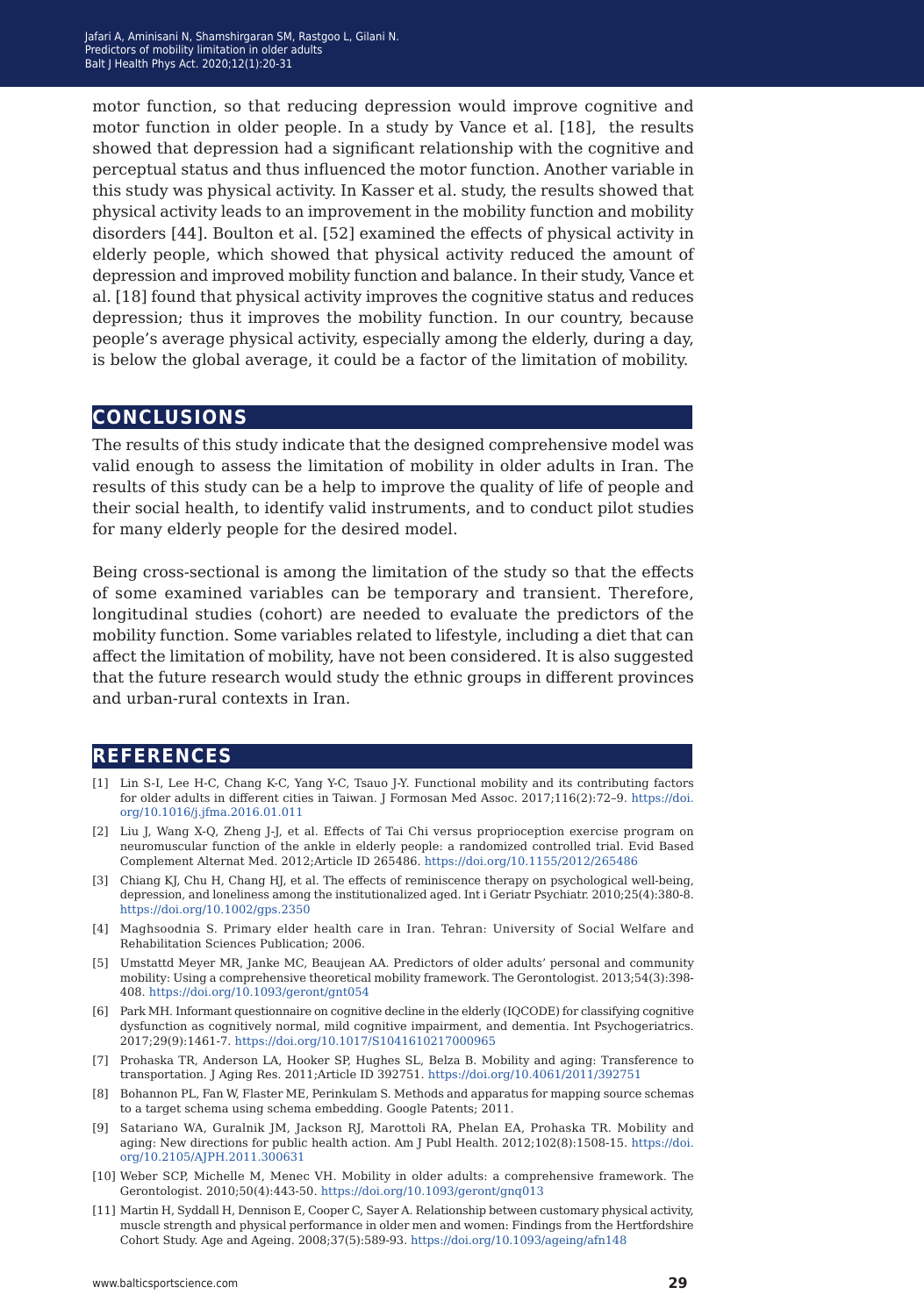- [12] Jørgensen TSH, Nilsson CJ, Lund R, Siersma V, Fors S. Intergenerational relations and social mobility: Social inequality in physical function in old age. Arch Gerontol Geriatr. 2019;80:58-64. [https://doi.](https://doi.org/10.1016/j.archger.2018.10.006) [org/10.1016/j.archger.2018.10.006](https://doi.org/10.1016/j.archger.2018.10.006)
- [13] Chakravarty EF, Hubert HB, Krishnan E, Bruce BB, Lingala VB, Fries JF. Lifestyle risk factors predict disability and death in healthy aging adults. Am J Med. 2012;125(2):190-7. [https://doi.org/10.1016/j.](https://doi.org/10.1016/j.amjmed.2011.08.006) [amjmed.2011.08.006](https://doi.org/10.1016/j.amjmed.2011.08.006)
- [14] Sobhani F, Haghshenas R, Rahimi M. Effect of eight weeks aerobic training and supplementation of green tea on apelin plasma levels and insulin resistance in elderly women with type 2 diabetes. J Mazandaran Uni Med Sci. 2019;28(170):84-93.
- [15] Patti F, Vila C. Symptoms, prevalence and impact of multiple sclerosis in younger patients: A multinational survey. Neuroepidemiology. 2014;42(4):211-8. <https://doi.org/10.1159/000360423>
- [16] Coleman CI, Sidovar MF, Roberts MS, Kohn C. Impact of mobility impairment on indirect costs and health-related quality of life in multiple sclerosis. PLoS One. 2013;8(1):e54756. [https://doi.](https://doi.org/10.1371/journal.pone.0054756) [org/10.1371/journal.pone.0054756](https://doi.org/10.1371/journal.pone.0054756)
- [17] Bethoux F. Gait disorders in multiple sclerosis. Continuum. Multiple Sclerosis. 2013;19(4):1007-22. <https://doi.org/10.1212/01.CON.0000433286.92596.d5>
- [18] Vance DE, Marson DC, Triebel KL, Ball KK, Wadley VG, Cody SL. Physical activity and cognitive function in older adults: The mediating effect of depressive symptoms. J Neurosci Nurs. 2016 Jul-Aug;48(4):E2-E12. <https://doi.org/10.1097/JNN.0000000000000197>
- [19] Esmaeili A, Haghshenas R. The effect of eight weeks concurrent training and supplementation of L\_arginine on stress oxidative and lipid profile in elderly men. Horizon Med Sci. 2019;25(1):43-9.
- [20] Burns A, Lawlor B, Craig S. Assessment scales in old age psychiatry: CRC Press; 2004. [https://doi.](https://doi.org/10.1201/b14307) [org/10.1201/b14307](https://doi.org/10.1201/b14307)
- [21] Taghipour M, Hosseini SR, Pouraria SJ. The relationship between physical activity and balance control in the elderly. Iran J Ageing. 2016;10(4):60-7.
- [22] Eshaghi R MA, Asgarian R, Sohrabi N. The impact of education based on religious studies on physical activity. Iran J Med Educ. 2011;5(10):1281-88.
- [23] Finkelstein FO, Finkelstein SH. Depression in chronic dialysis patients: Assessment and treatment. Nephrology Dialysis Transplantation. 2000;15(12):1911-3. <https://doi.org/10.1093/ndt/15.12.1911>
- [24] Drayer RA, Piraino B, Reynolds III CF, et al. Characteristics of depression in hemodialysis patients: symptoms, quality of life and mortality risk. General Hospital Psychiatry. 2006;28(4):306-12. [https://](https://doi.org/10.1016/j.genhosppsych.2006.03.008) [doi.org/10.1016/j.genhosppsych.2006.03.008](https://doi.org/10.1016/j.genhosppsych.2006.03.008)
- [25] Rezaei S, Afsharnezhad T, KAFI M, Soltani R, Falah KS. Relationship between depression and coping strategies in chronic back pain patients. 2009.
- [26] Folstein MF, Folstein SE, McHugh PRJJopr. "Mini-mental state": A practical method for grading the cognitive state of patients for the clinician. J Psychiatr Res. 1975;12(3):189-98. [https://doi.](https://doi.org/10.1016/0022-3956(75)90026-6) [org/10.1016/0022-3956\(75\)90026-6](https://doi.org/10.1016/0022-3956(75)90026-6)
- [27] Ansari NN, Naghdi S, Hasson S, Valizadeh L, Jalaie SJ. Validation of a mini-mental state examination (MMSE) for the Persian population: A pilot study. Appl Neuropsychol. 2010;17(3):190-5. [https://doi.](https://doi.org/10.1080/09084282.2010.499773) [org/10.1080/09084282.2010.499773](https://doi.org/10.1080/09084282.2010.499773)
- [28] Vergara I, Vrotsou K, Orive M, Gonzalez N, Garcia S, Quintana JM. Factors related to functional prognosis in elderly patients after accidental hip fractures: A prospective cohort study. BMC Geriatr. 2014;14(1):124. <https://doi.org/10.1186/1471-2318-14-124>
- [29] Medeiros RA. Including auxiliary variables in models with missing data using full-information maximum likelihood estimation. 2013 Stata Conference 18, Stata Users Group.
- [30] Kline RB. Principles and practice of structural equation modeling: Guilford publications; 2015.
- [31] Ávila-Funes JA, Gray-Donald K, Payette H. Association of nutritional risk and depressive symptoms with physical performance in the elderly: the Quebec longitudinal study of nutrition as a determinant of successful aging (NuAge). J Am Coll Nutr. 2008;27(4):492-8. [https://doi.org/10.1080/07315724.](https://doi.org/10.1080/07315724.2008.10719730) [2008.10719730](https://doi.org/10.1080/07315724.2008.10719730)
- [32] Robinson SM, Jameson KA, Syddall HE, et al. Clustering of lifestyle risk factors and poor physical function in older adults: the Hertfordshire cohort study. J Am Geriatr Soc. 2013;61(10):1684-91. <https://doi.org/10.1111/jgs.12457>
- [33] Masoumi N, Jafroudi S, Ghanbari Khanghah A, Kazemnejad Leili EJ. Assessment of retired elderly's people autonomy and its affecting factors in Rasht. JoHN, Midwifery. 2011;21(1):46-51.
- [34] Di Monaco M, Vallero F, Di Monaco R, Tappero R. Prevalence of sarcopenia and its association with osteoporosis in 313 older women following a hip fracture. Arch Gerontol Geriatr. 2011;52(1):71-4. <https://doi.org/10.1016/j.archger.2010.02.002>
- [35] Kim S-H, Kim T-H, Hwang H-J. The relationship of physical activity (PA) and walking with sarcopenia in Korean males aged 60 years and older using the Fourth Korean National Health and Nutrition Examination Survey (KNHANES IV-2, 3), 2008–2009. Arch Gerontol Geriatr. 2013;56(3):472-7. [https://](https://doi.org/10.1016/j.archger.2012.12.009) [doi.org/10.1016/j.archger.2012.12.009](https://doi.org/10.1016/j.archger.2012.12.009)
- [36] Rantanen T, Guralnik JM, Sakari-Rantala R, et al. Disability, physical activity, and muscle strength in older women: The women's health and aging study. Arch Phys Med Rehab. 1999;80(2):130-5. [https://](https://doi.org/10.1016/S0003-9993(99)90109-0) [doi.org/10.1016/S0003-9993\(99\)90109-0](https://doi.org/10.1016/S0003-9993(99)90109-0)
- [37] Alizadeh M, Rahimi A, Arshinji M, et al. Physical health status and socio-economic outcomes on elderly in Tehran metropolitan area. 2013;13(1):29-37.
- [38] Haghshenas R, Avandi M, Jalili N. The effect of 8 weeks of concurrent training with L-arginine supplementation on 8-isoPGF2α, SOD, GPX and CAT in elderly men. J Sport Biosci. 2017;9(4):515-27.